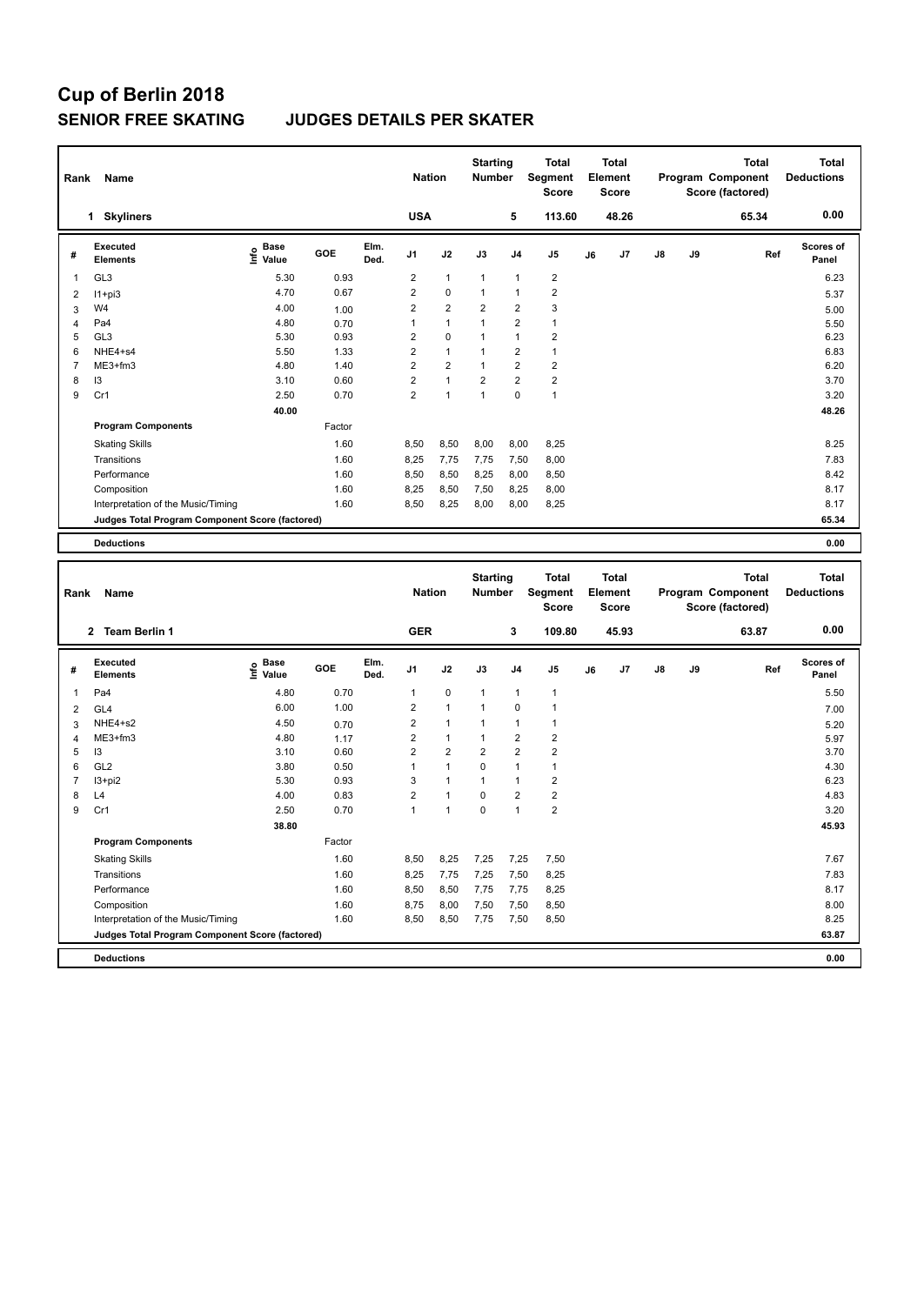# **Cup of Berlin 2018**

### **SENIOR FREE SKATING JUDGES DETAILS PER SKATER**

| <b>USA</b><br>106.37<br>44.36<br><b>Miami University</b><br>4<br>62.01<br>3                                                                                                                                | <b>Total</b><br><b>Deductions</b> |
|------------------------------------------------------------------------------------------------------------------------------------------------------------------------------------------------------------|-----------------------------------|
|                                                                                                                                                                                                            | 0.00                              |
| Elm.<br><b>Executed</b><br><b>Base</b><br>١nf٥<br>GOE<br>J9<br>J <sub>1</sub><br>J2<br>J3<br>J <sub>5</sub><br>J7<br>$\mathsf{J}8$<br>Ref<br>J <sub>4</sub><br>J6<br>#<br>Value<br>Ded.<br><b>Elements</b> | <b>Scores of</b><br>Panel         |
| $\overline{2}$<br>$\overline{2}$<br>2.50<br>1.17<br>3<br>Cr1<br>1<br>1<br>1                                                                                                                                | 3.67                              |
| $\overline{2}$<br>$\overline{2}$<br>3.10<br>0.40<br>$\overline{1}$<br>$\mathbf{1}$<br>1<br>13<br>2                                                                                                         | 3.50                              |
| $\overline{2}$<br>NHE4+s3<br>0<br>$\mathbf{1}$<br>5.00<br>$\mathbf{1}$<br>1.00<br>3                                                                                                                        | 6.00                              |
| $\overline{2}$<br>$\overline{2}$<br><b>B4</b><br>4.00<br>$\overline{2}$<br>0<br>$\mathbf{1}$<br>0.83<br>4                                                                                                  | 4.83                              |
| GL <sub>2</sub><br>0.50<br>0<br>2<br>$\mathbf{1}$<br>3.80<br>5<br>1<br>1                                                                                                                                   | 4.30                              |
| 5.30<br>$\overline{2}$<br>$\overline{2}$<br>$13+pi2$<br>0.93<br>$\mathbf{1}$<br>1<br>6<br>1                                                                                                                | 6.23                              |
| $\overline{2}$<br>$\overline{2}$<br>0.93<br>$\mathbf{1}$<br>ME3+fm3<br>4.80<br>$\mathbf{1}$<br>7<br>1                                                                                                      | 5.73                              |
| 0.00<br>0<br>$\pmb{0}$<br>GL <sub>3</sub><br>5.30<br>$\Omega$<br>$\Omega$<br>8<br>1                                                                                                                        | 5.30                              |
| 0.00<br>0<br>0<br>$\mathbf 0$<br>9<br>Pa4<br>4.80<br>0<br>0                                                                                                                                                | 4.80                              |
| 38.60                                                                                                                                                                                                      | 44.36                             |
| <b>Program Components</b><br>Factor                                                                                                                                                                        |                                   |
| 1.60<br>7,75<br>7,75<br>7,50<br>7,50<br><b>Skating Skills</b><br>7,75                                                                                                                                      | 7.67                              |
| Transitions<br>1.60<br>7,25<br>7,50<br>7,25<br>7,50<br>7,75                                                                                                                                                | 7.42                              |
| 1.60<br>7,75<br>Performance<br>8,00<br>8,25<br>7,25<br>8,50                                                                                                                                                | 8.00                              |
| Composition<br>1.60<br>7,75<br>8,00<br>7,50<br>7,50<br>8,00                                                                                                                                                | 7.75                              |
| 1.60<br>8,00<br>8,00<br>Interpretation of the Music/Timing<br>7.75<br>7,75<br>8,25                                                                                                                         | 7.92                              |
| Judges Total Program Component Score (factored)                                                                                                                                                            | 62.01                             |
| <b>Deductions</b>                                                                                                                                                                                          | 0.00                              |

| Rank           | <b>Name</b>                                     |      |                      |         |              | <b>Nation</b>  |             | <b>Starting</b><br><b>Number</b> |                | <b>Total</b><br>Segment<br><b>Score</b> |    | <b>Total</b><br>Element<br>Score |               |    | <b>Total</b><br>Program Component<br>Score (factored) | <b>Total</b><br><b>Deductions</b> |
|----------------|-------------------------------------------------|------|----------------------|---------|--------------|----------------|-------------|----------------------------------|----------------|-----------------------------------------|----|----------------------------------|---------------|----|-------------------------------------------------------|-----------------------------------|
|                | 4 Team Illumination                             |      |                      |         |              | <b>NED</b>     |             |                                  | $\mathbf{2}$   | 61.87                                   |    | 29.86                            |               |    | 34.01                                                 | 2.00                              |
| #              | Executed<br><b>Elements</b>                     | Info | <b>Base</b><br>Value | GOE     | Elm.<br>Ded. | J <sub>1</sub> | J2          | J3                               | J <sub>4</sub> | J <sub>5</sub>                          | J6 | J <sub>7</sub>                   | $\mathsf{J}8$ | J9 | Ref                                                   | <b>Scores of</b><br>Panel         |
| $\overline{1}$ | Cr1                                             |      | 2.50                 | 0.00    |              | 1              | $\mathbf 0$ | $\Omega$                         | $-1$           | $\pmb{0}$                               |    |                                  |               |    |                                                       | 2.50                              |
| 2              | GL <sub>2</sub>                                 |      | 3.80                 | $-0.67$ |              | $-1$           | $-1$        | $-1$                             | $-2$           | $-2$                                    |    |                                  |               |    |                                                       | 3.13                              |
| 3              | $ME3+fm2$                                       |      | 4.00                 | $-0.17$ |              | $\Omega$       | $-1$        | $-1$                             | $\Omega$       | $\mathbf{1}$                            |    |                                  |               |    |                                                       | 3.83                              |
| $\overline{4}$ | Pa3                                             |      | 4.00                 | $-0.50$ |              | $\mathbf 0$    | $-1$        | $-1$                             | $-1$           | $-1$                                    |    |                                  |               |    |                                                       | 3.50                              |
| 5              | I3+pi1                                          | F    | 4.70                 | $-1.00$ |              | $-1$           | $-2$        | $-2$                             | $-2$           | $-2$                                    |    |                                  |               |    |                                                       | 3.70                              |
| 6              | C <sub>4</sub>                                  |      | 4.00                 | 0.00    |              | 0              | $-1$        | $\Omega$                         | $\mathbf 0$    | 0                                       |    |                                  |               |    |                                                       | 4.00                              |
| 7              | GL <sub>3</sub>                                 |      | 5.30                 | $-0.70$ |              | 0              | $-1$        | $-1$                             | $-1$           | $-2$                                    |    |                                  |               |    |                                                       | 4.60                              |
| 8              | NHE2+sB                                         | F    | 2.00                 | $-0.50$ |              | $-1$           | $-1$        | $-2$                             | $-2$           | $-2$                                    |    |                                  |               |    |                                                       | 1.50                              |
| 9              | 13                                              |      | 3.10                 | 0.00    |              | $\mathbf{1}$   | $\mathbf 0$ | 0                                | $-1$           | $\mathbf 0$                             |    |                                  |               |    |                                                       | 3.10                              |
|                |                                                 |      | 33.40                |         |              |                |             |                                  |                |                                         |    |                                  |               |    |                                                       | 29.86                             |
|                | <b>Program Components</b>                       |      |                      | Factor  |              |                |             |                                  |                |                                         |    |                                  |               |    |                                                       |                                   |
|                | <b>Skating Skills</b>                           |      |                      | 1.60    |              | 4,50           | 4,75        | 4,25                             | 3.75           | 4,50                                    |    |                                  |               |    |                                                       | 4.42                              |
|                | Transitions                                     |      |                      | 1.60    |              | 4,00           | 4,25        | 4,00                             | 3,00           | 4,00                                    |    |                                  |               |    |                                                       | 4.00                              |
|                | Performance                                     |      |                      | 1.60    |              | 4,25           | 4,75        | 4,00                             | 3,25           | 4,25                                    |    |                                  |               |    |                                                       | 4.17                              |
|                | Composition                                     |      |                      | 1.60    |              | 4,50           | 4,50        | 4,25                             | 3,25           | 4,75                                    |    |                                  |               |    |                                                       | 4.42                              |
|                | Interpretation of the Music/Timing              |      |                      | 1.60    |              | 4,00           | 4,50        | 4,25                             | 3,00           | 4,50                                    |    |                                  |               |    |                                                       | 4.25                              |
|                | Judges Total Program Component Score (factored) |      |                      |         |              |                |             |                                  |                |                                         |    |                                  |               |    |                                                       | 34.01                             |
|                | <b>Deductions</b>                               |      | Falls:               | $-2.00$ |              |                |             |                                  |                |                                         |    |                                  |               |    |                                                       | $-2.00$                           |